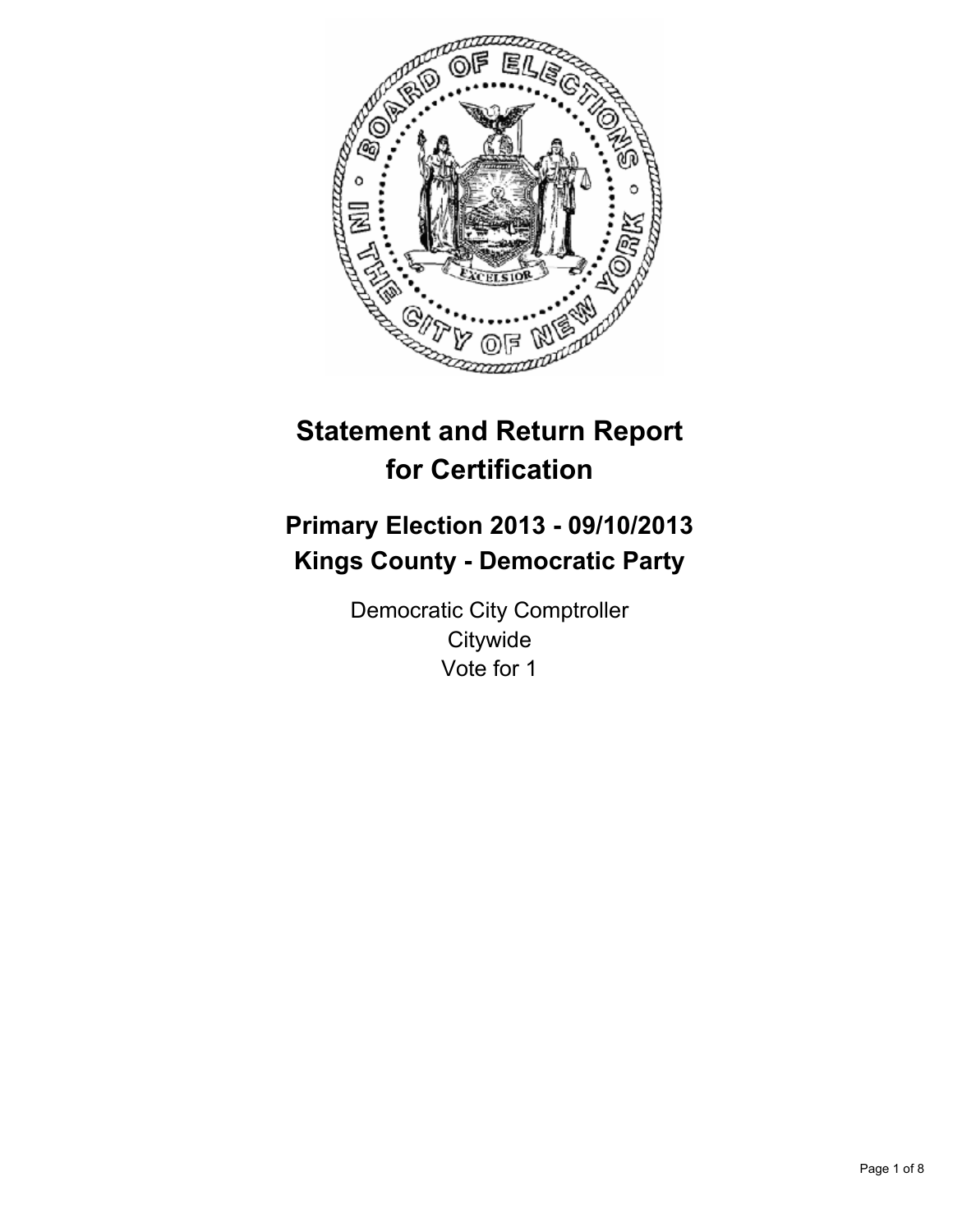

| <b>EMERGENCY</b>         | 310          |
|--------------------------|--------------|
| ABSENTEE/MILITARY        | 264          |
| <b>FEDERAL</b>           | $\mathbf{0}$ |
| SPECIAL PRESIDENTIAL     | 0            |
| AFFIDAVIT                | 113          |
| ELIOT L. SPITZER         | 4,402        |
| <b>SCOTT M. STRINGER</b> | 4.564        |
| <b>Total Votes</b>       | 8.966        |

# **Assembly District 42**

| <b>EMERGENCY</b><br>ABSENTEE/MILITARY<br><b>FEDERAL</b><br>SPECIAL PRESIDENTIAL<br><b>AFFIDAVIT</b><br>ELIOT L. SPITZER<br>6,047<br><b>SCOTT M. STRINGER</b><br>ED POWELL (WRITE-IN)<br>MOOREVELL WILLIAMS (WRITE-IN)<br><b>Total Votes</b> |        |
|---------------------------------------------------------------------------------------------------------------------------------------------------------------------------------------------------------------------------------------------|--------|
|                                                                                                                                                                                                                                             | 256    |
|                                                                                                                                                                                                                                             | 194    |
|                                                                                                                                                                                                                                             | 0      |
|                                                                                                                                                                                                                                             | 0      |
|                                                                                                                                                                                                                                             | 218    |
|                                                                                                                                                                                                                                             |        |
|                                                                                                                                                                                                                                             | 4,524  |
|                                                                                                                                                                                                                                             |        |
|                                                                                                                                                                                                                                             |        |
|                                                                                                                                                                                                                                             | 10,573 |

#### **Assembly District 43**

| <b>EMERGENCY</b>                   | 222    |
|------------------------------------|--------|
| ABSENTEE/MILITARY                  | 309    |
| <b>FEDERAL</b>                     | 0      |
| SPECIAL PRESIDENTIAL               | 0      |
| AFFIDAVIT                          | 252    |
| ELIOT L. SPITZER                   | 7,575  |
| <b>SCOTT M. STRINGER</b>           | 4,411  |
| UNATTRIBUTABLE WRITE-IN (WRITE-IN) |        |
| <b>Total Votes</b>                 | 11,987 |

| <b>EMERGENCY</b>                   | 333    |
|------------------------------------|--------|
| ABSENTEE/MILITARY                  | 255    |
| <b>FEDERAL</b>                     | 0      |
| SPECIAL PRESIDENTIAL               | 0      |
| <b>AFFIDAVIT</b>                   | 201    |
| ELIOT L. SPITZER                   | 4,311  |
| <b>SCOTT M. STRINGER</b>           | 8,449  |
| UNATTRIBUTABLE WRITE-IN (WRITE-IN) | 4      |
| <b>Total Votes</b>                 | 12.764 |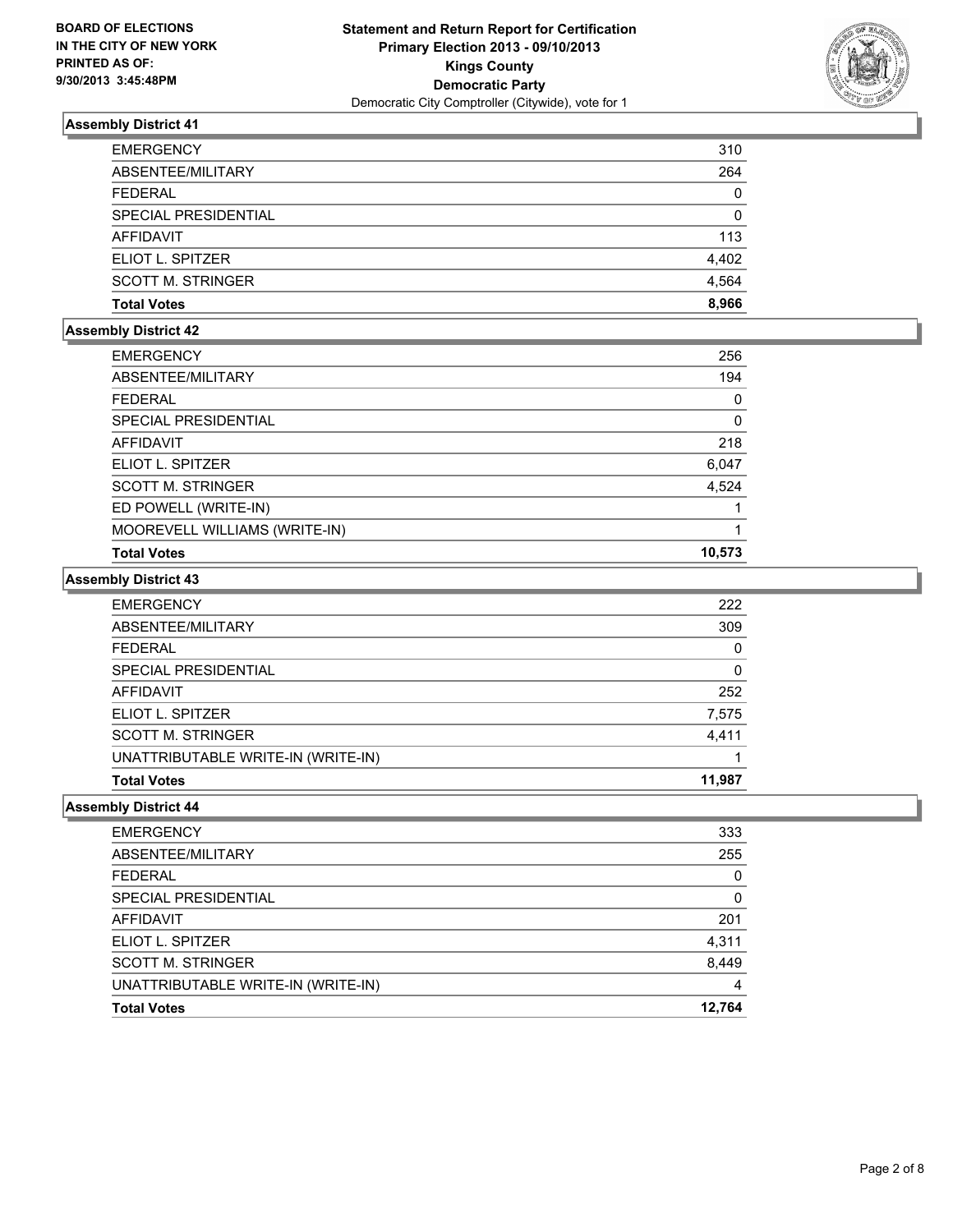

| <b>EMERGENCY</b>            | 22    |
|-----------------------------|-------|
| ABSENTEE/MILITARY           | 226   |
| <b>FEDERAL</b>              | 0     |
| <b>SPECIAL PRESIDENTIAL</b> | 0     |
| <b>AFFIDAVIT</b>            | 65    |
| ELIOT L. SPITZER            | 2,013 |
| <b>SCOTT M. STRINGER</b>    | 3,150 |
| ELMER FUDD (WRITE-IN)       |       |
| <b>Total Votes</b>          | 5.164 |

### **Assembly District 46**

| <b>EMERGENCY</b>                   | 133   |
|------------------------------------|-------|
| ABSENTEE/MILITARY                  | 286   |
| <b>FEDERAL</b>                     | 0     |
| SPECIAL PRESIDENTIAL               | 0     |
| AFFIDAVIT                          | 72    |
| ELIOT L. SPITZER                   | 3,263 |
| <b>SCOTT M. STRINGER</b>           | 3,900 |
| UNATTRIBUTABLE WRITE-IN (WRITE-IN) |       |
| <b>Total Votes</b>                 | 7,164 |

#### **Assembly District 47**

| <b>EMERGENCY</b>         | 202   |
|--------------------------|-------|
| ABSENTEE/MILITARY        | 195   |
| <b>FEDERAL</b>           | 0     |
| SPECIAL PRESIDENTIAL     | 0     |
| <b>AFFIDAVIT</b>         | 46    |
| ELIOT L. SPITZER         | 1,700 |
| <b>SCOTT M. STRINGER</b> | 2,153 |
| RICHARD AROIX (WRITE-IN) |       |
| <b>Total Votes</b>       | 3,854 |

| <b>EMERGENCY</b>         | 112   |
|--------------------------|-------|
| ABSENTEE/MILITARY        | 143   |
| <b>FEDERAL</b>           | 0     |
| SPECIAL PRESIDENTIAL     | 0     |
| <b>AFFIDAVIT</b>         | 64    |
| ELIOT L. SPITZER         | 1,693 |
| <b>SCOTT M. STRINGER</b> | 4,785 |
| <b>Total Votes</b>       | 6,478 |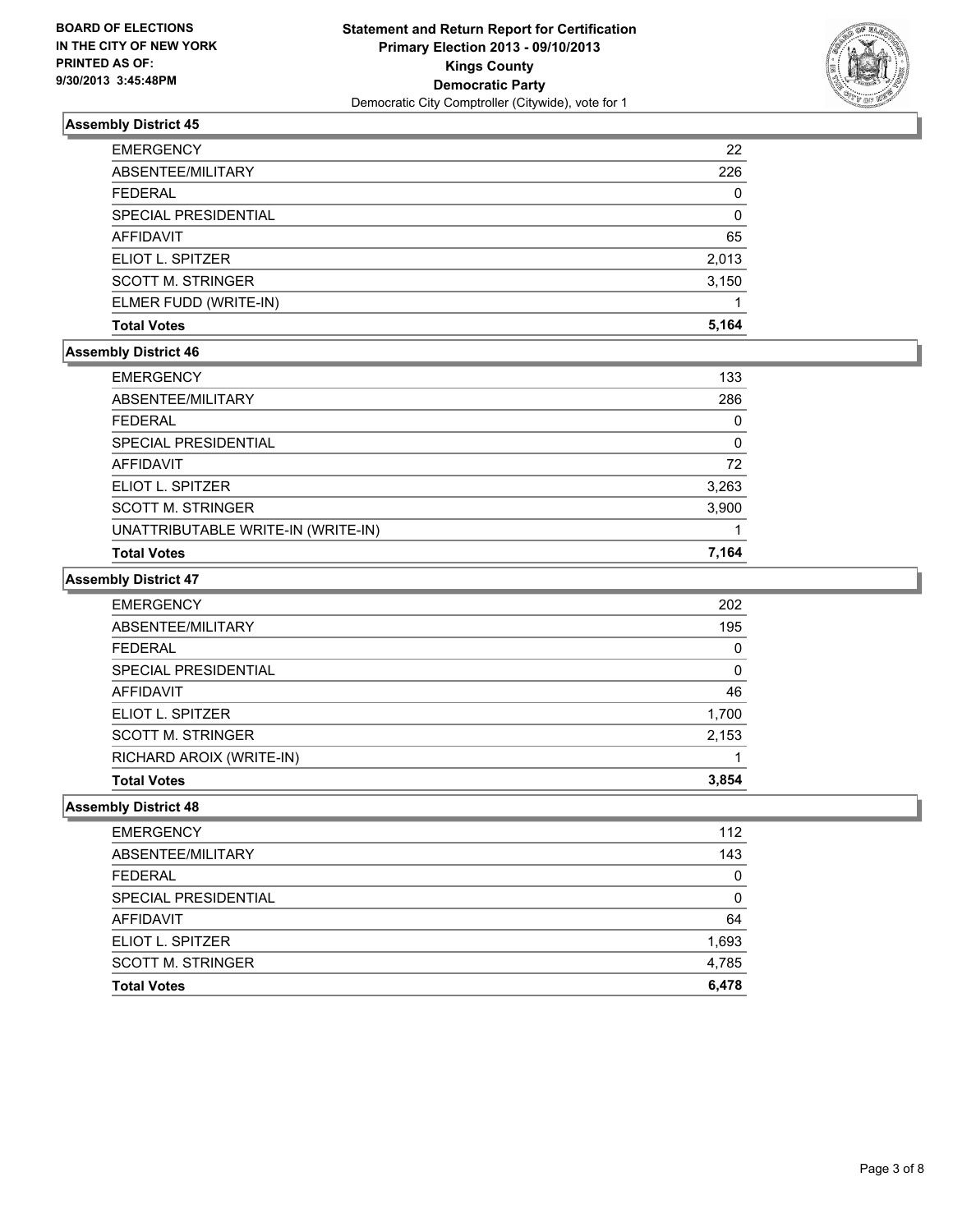

| <b>EMERGENCY</b>           | 87    |
|----------------------------|-------|
| ABSENTEE/MILITARY          | 93    |
| <b>FEDERAL</b>             | 0     |
| SPECIAL PRESIDENTIAL       | 0     |
| AFFIDAVIT                  | 69    |
| ELIOT L. SPITZER           | 1,380 |
| <b>SCOTT M. STRINGER</b>   | 1,572 |
| DOMENIC RECCHIA (WRITE-IN) |       |
| <b>Total Votes</b>         | 2.953 |

#### **Assembly District 50**

| <b>Total Votes</b>                 | 14.479   |
|------------------------------------|----------|
| UNATTRIBUTABLE WRITE-IN (WRITE-IN) |          |
| <b>SCOTT M. STRINGER</b>           | 11,173   |
| ELIOT L. SPITZER                   | 3,305    |
| <b>AFFIDAVIT</b>                   | 200      |
| SPECIAL PRESIDENTIAL               | $\Omega$ |
| <b>FEDERAL</b>                     | 0        |
| ABSENTEE/MILITARY                  | 283      |
| <b>EMERGENCY</b>                   | 222      |

#### **Assembly District 51**

| <b>EMERGENCY</b>         | 201   |
|--------------------------|-------|
| ABSENTEE/MILITARY        | 107   |
| <b>FEDERAL</b>           | 0     |
| SPECIAL PRESIDENTIAL     | 0     |
| AFFIDAVIT                | 187   |
| ELIOT L. SPITZER         | 2,864 |
| <b>SCOTT M. STRINGER</b> | 3,267 |
| <b>Total Votes</b>       | 6,131 |

| ANDREW RENDEIRO (WRITE-IN)<br>JOHN BANNETT (WRITE-IN) |        |
|-------------------------------------------------------|--------|
| <b>SCOTT M. STRINGER</b>                              | 14,654 |
| ELIOT L. SPITZER                                      | 7,169  |
| AFFIDAVIT                                             | 437    |
| SPECIAL PRESIDENTIAL                                  | 0      |
| FEDERAL                                               | 0      |
| ABSENTEE/MILITARY                                     | 629    |
| <b>EMERGENCY</b>                                      | 1,306  |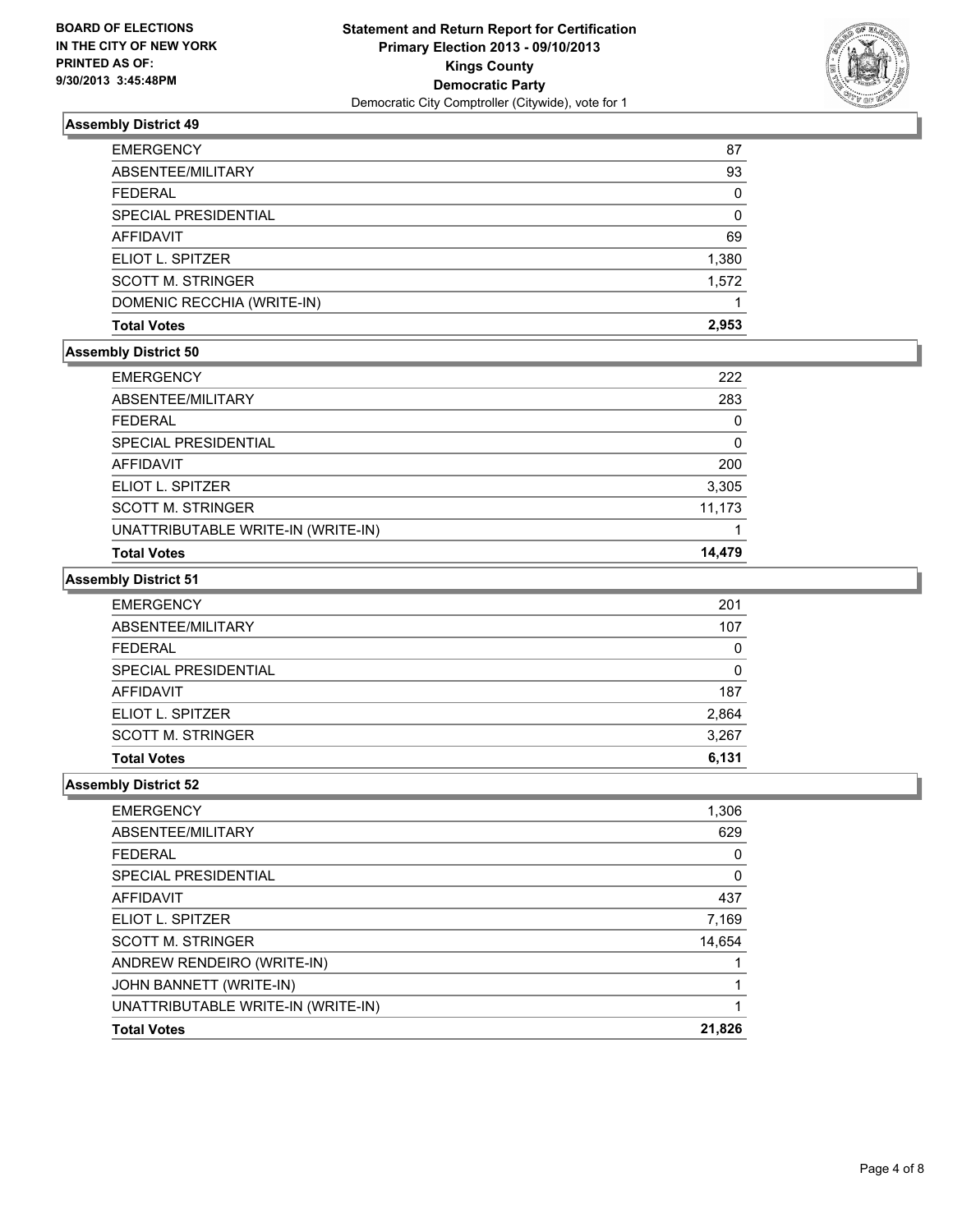

| <b>EMERGENCY</b>            | 237   |
|-----------------------------|-------|
| ABSENTEE/MILITARY           | 125   |
| <b>FEDERAL</b>              | 0     |
| <b>SPECIAL PRESIDENTIAL</b> | 0     |
| AFFIDAVIT                   | 187   |
| ELIOT L. SPITZER            | 4,622 |
| <b>SCOTT M. STRINGER</b>    | 3,792 |
| ERIC L. ADAMS (WRITE-IN)    |       |
| <b>Total Votes</b>          | 8.415 |

## **Assembly District 54**

| <b>EMERGENCY</b>         | 278   |
|--------------------------|-------|
| ABSENTEE/MILITARY        | 67    |
| <b>FEDERAL</b>           | 0     |
| SPECIAL PRESIDENTIAL     | 0     |
| AFFIDAVIT                | 181   |
| ELIOT L. SPITZER         | 4,263 |
| <b>SCOTT M. STRINGER</b> | 2,108 |
| <b>Total Votes</b>       | 6,371 |

#### **Assembly District 55**

| <b>EMERGENCY</b>         | 259   |
|--------------------------|-------|
| ABSENTEE/MILITARY        | 137   |
| <b>FEDERAL</b>           | 0     |
| SPECIAL PRESIDENTIAL     | 0     |
| AFFIDAVIT                | 148   |
| ELIOT L. SPITZER         | 5,692 |
| <b>SCOTT M. STRINGER</b> | 2,742 |
| ERIC ADAMS (WRITE-IN)    |       |
| <b>Total Votes</b>       | 8,435 |

| <b>EMERGENCY</b>                   | 673      |
|------------------------------------|----------|
| ABSENTEE/MILITARY                  | 192      |
| <b>FFDFRAL</b>                     | $\Omega$ |
| SPECIAL PRESIDENTIAL               | 0        |
| AFFIDAVIT                          | 204      |
| ELIOT L. SPITZER                   | 7,493    |
| <b>SCOTT M. STRINGER</b>           | 4,642    |
| BRIAN C SMITH (WRITE-IN)           |          |
| UNATTRIBUTABLE WRITE-IN (WRITE-IN) | 3        |
| <b>Total Votes</b>                 | 12,139   |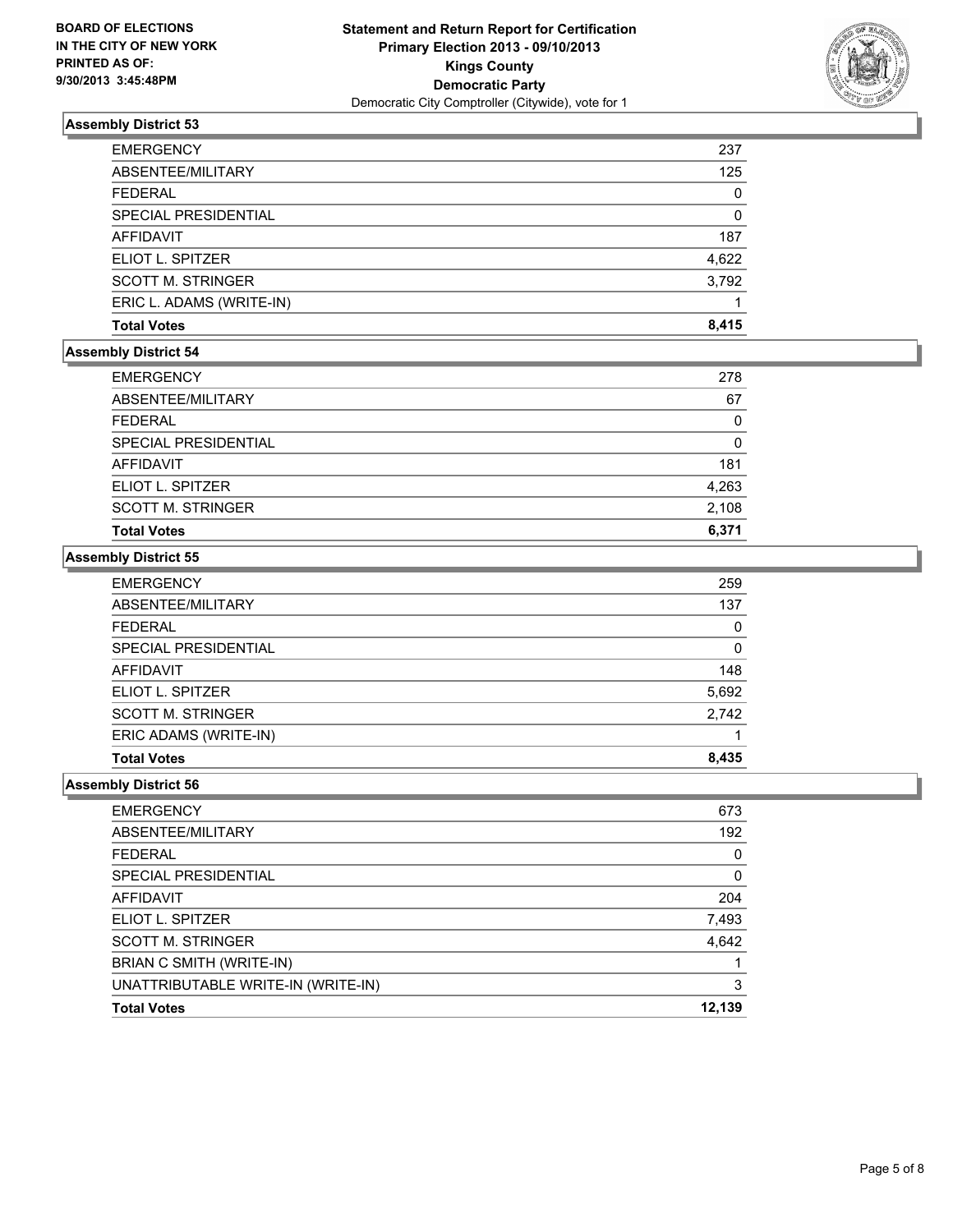

| AFFIDAVIT                          | 336    |
|------------------------------------|--------|
| ELIOT L. SPITZER                   | 9,073  |
| <b>SCOTT M. STRINGER</b>           | 9,271  |
|                                    |        |
| UNATTRIBUTABLE WRITE-IN (WRITE-IN) | 2      |
| <b>Total Votes</b>                 | 18,346 |

#### **Assembly District 58**

| <b>EMERGENCY</b>               | 522    |
|--------------------------------|--------|
| ABSENTEE/MILITARY              | 275    |
| <b>FEDERAL</b>                 | 0      |
| SPECIAL PRESIDENTIAL           | 0      |
| AFFIDAVIT                      | 171    |
| ELIOT L. SPITZER               | 8,168  |
| <b>SCOTT M. STRINGER</b>       | 3,740  |
| PASTOR A.R. BERNARD (WRITE-IN) |        |
| <b>Total Votes</b>             | 11.909 |

#### **Assembly District 59**

| <b>EMERGENCY</b>              | 523    |
|-------------------------------|--------|
| ABSENTEE/MILITARY             | 194    |
| <b>FEDERAL</b>                | 0      |
| SPECIAL PRESIDENTIAL          | 0      |
| <b>AFFIDAVIT</b>              | 210    |
| ELIOT L. SPITZER              | 6,023  |
| <b>SCOTT M. STRINGER</b>      | 4,269  |
| MARSHELLE PHILLIES (WRITE-IN) |        |
| <b>Total Votes</b>            | 10.293 |

| <b>EMERGENCY</b>            | 89     |
|-----------------------------|--------|
| ABSENTEE/MILITARY           | 137    |
| <b>FEDERAL</b>              | 0      |
| <b>SPECIAL PRESIDENTIAL</b> | 0      |
| <b>AFFIDAVIT</b>            | 156    |
| ELIOT L. SPITZER            | 6,905  |
| <b>SCOTT M. STRINGER</b>    | 3,544  |
| <b>Total Votes</b>          | 10,449 |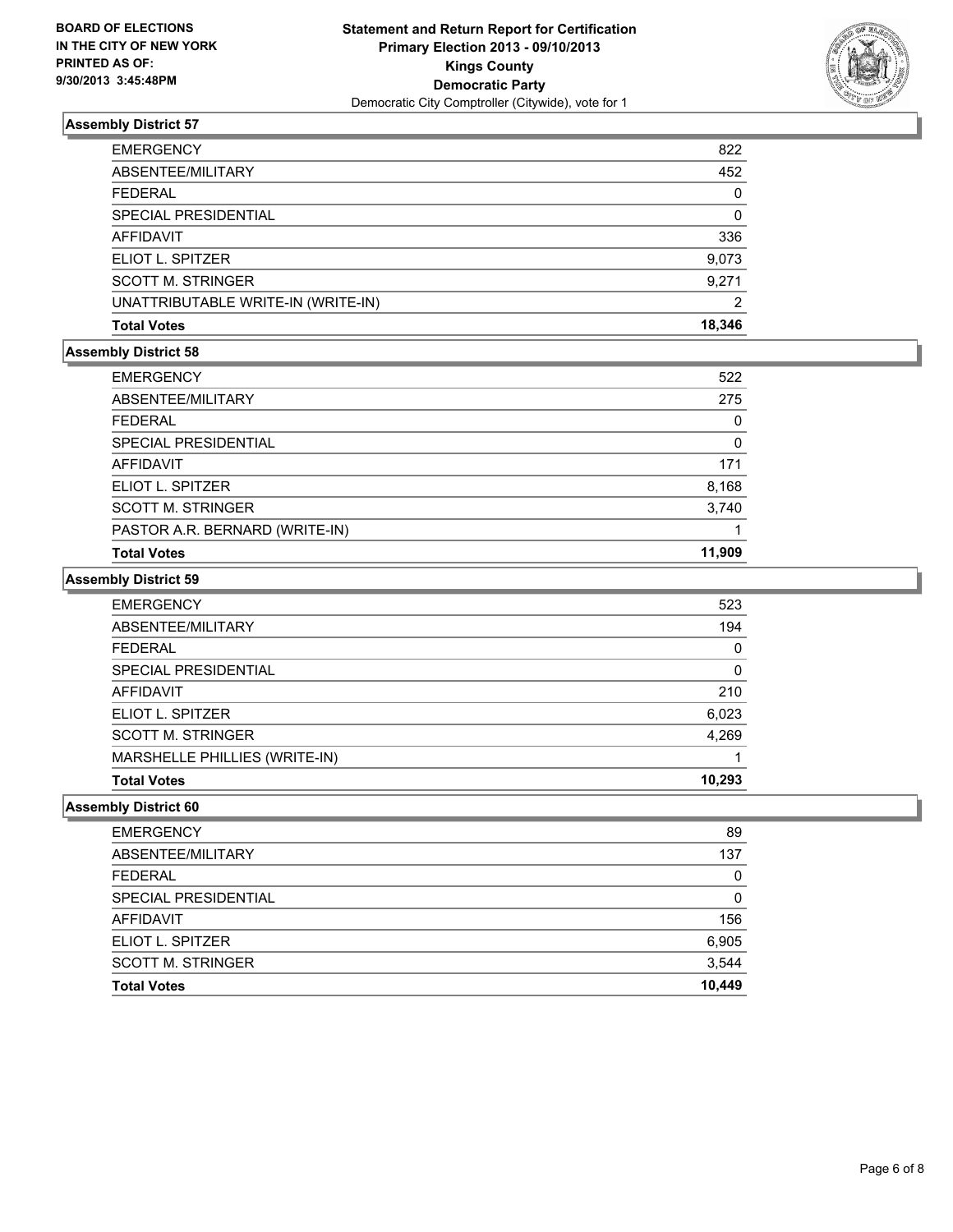

| <b>Total Votes</b>       | 1,697    |
|--------------------------|----------|
| <b>SCOTT M. STRINGER</b> | 1.096    |
| ELIOT L. SPITZER         | 601      |
| <b>AFFIDAVIT</b>         | 21       |
| SPECIAL PRESIDENTIAL     | $\Omega$ |
| <b>FEDERAL</b>           | $\Omega$ |
| ABSENTEE/MILITARY        | 42       |
| <b>EMERGENCY</b>         | 39       |